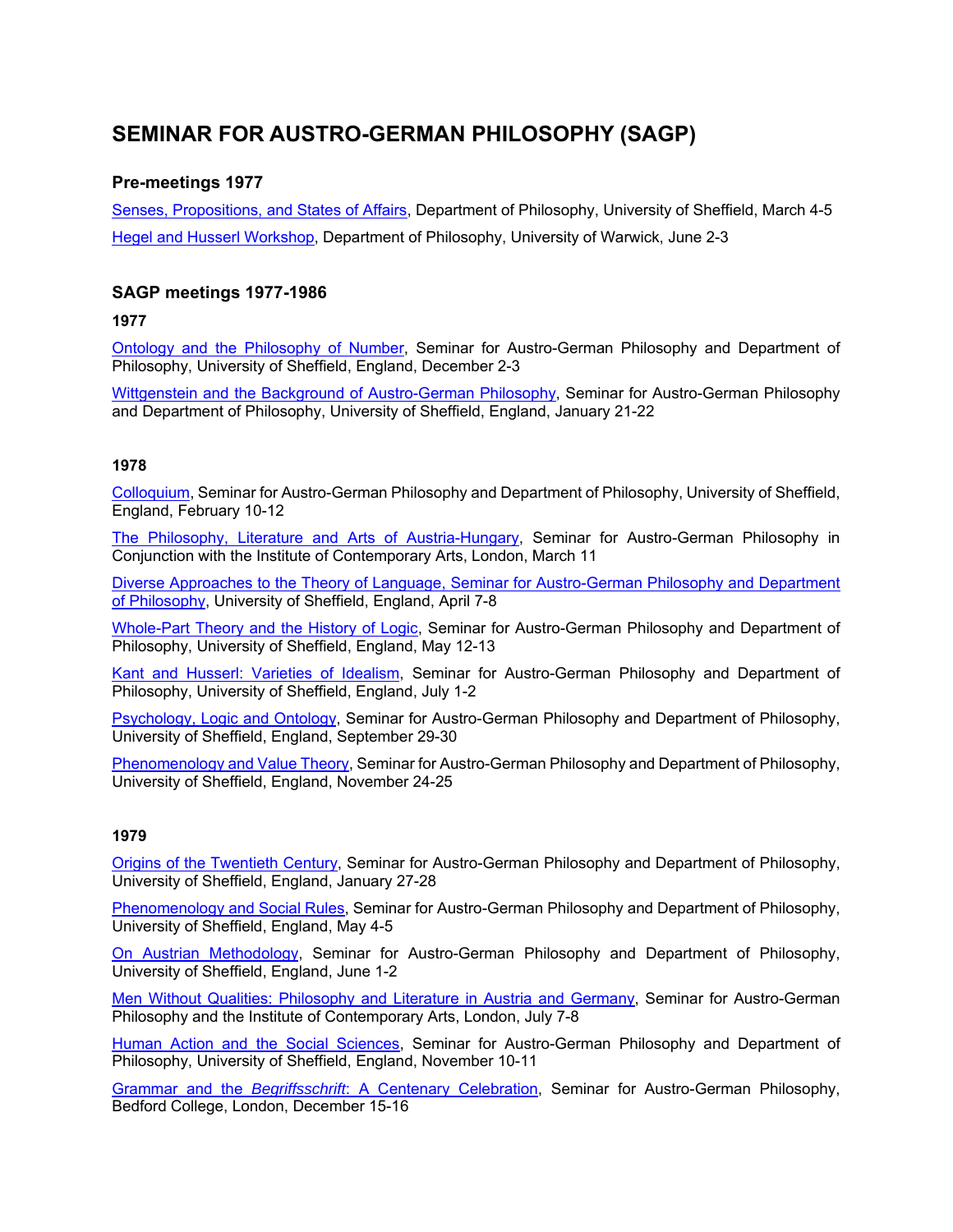### **1980**

Formal Logic and Formal Ontology in Husserl's Logical Investigations, Seminar for Austro-German Philosophy and the Higher Institute of Philosophy, University of Louvain, Belgium, February 2-3 (Peter Simons and Barry Smith, "Synthetic A Priori Structures")

Austrian Philosophy and Austrian Politics, Seminar for Austro-German Philosophy, the Carl Menger Society, and the Institute of Contemporary Arts, London, April 26-27

Meaning and Structure, Seminar for Austro-German Philosophy and Department of Philosophy, University of Manchester, May 17-18

A Seminar on the History of Logic, Seminar for Austro-German Philosophy and Department of Philosophy, University of Manchester, November 22-23

## **1981**

A Symposium to Mark the Centenary of the First Edition of Kant's *Critique of Pure Reason*, Seminar for Austro-German Philosophy and the Northern Association for Philosophy, Manchester, January 31.

Phenomenology and its Applications, Seminar for Austro-German Philosophy, University of Edinburgh, March 6-7

Objects of Thoughts, Seminar for Austro-German Philosophy, Queen's College, London, 23-24 May

Leibniz, Bolzano und die neue Ontologie, Seminar for Austro-German Philosophy and Institut für Philosophie, University of Salzburg, June 6-7

#### **1982**

Formal Ontologies, Seminar for Austro-German Philosophy and Department of Philosophy, University of Manchester, February 5-6

The Austro-German/Scottish Axis, Seminar for Austro-German Philosophy and Department of Philosophy, University of Edinburgh, March 18-20 ("Relations of Ideas and A Priori Structures: Material Ontology from Hume to Husserl")

Intentionalität als objektiver Bezug: Die Philosophie von Roderick M. Chisholm, Seminar for Austro-German Philosophy and Institut für Philosophie, University of Salzburg, June 10-11 ("Intentionality, and Related Matters")

Ehrenfels-Konferenz, Seminar for Austro-German Philosophy, sponsored by the Niederösterreichische Landesregierung, Schloss Lichtenau, Lower Austria, August 31-September 3

#### **1983**

Acts, Actions and Accidents, Seminar for Austro-German Philosophy and Bochum Cognitive Science Group, University of Bochum, January 7-8 ("Intentionality and the Theory of Relations")

Realism and the Philosophy of Science, Seminar for Austro-German Philosophy and Northern Association for Philosophy, Manchester Polytechnic, February 25-26 (Jeremy Shearmur and Barry Smith, "Dialogues Concerning Naturalistic Realism")

Symposium Adolf Reinach, Seminar for Austro-German Philosophy and Centrale Interfaculteit, University of Utrecht, December 9